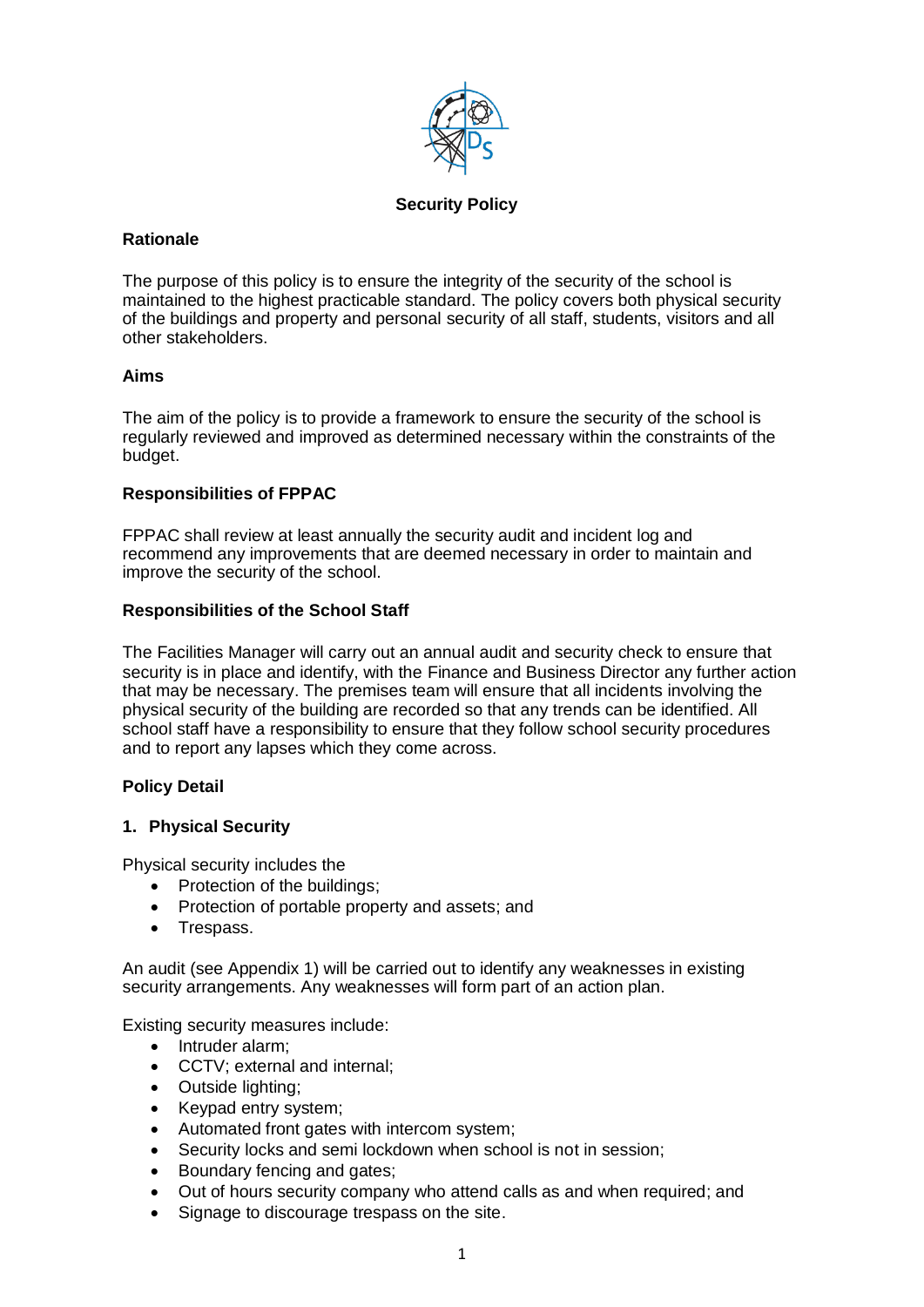## **2. Personal Security**

Personal security includes the

- Protection of all staff:
- Protection of all students: and
- Protection of all visitors and other stakeholders.

The audit will also identify any weaknesses in personal security and any weaknesses found will form part of an action plan.

Existing security measures include:

- DBS checks on all new staff, governors and external contractors, (catering to be carried out by the contractor);
- Visitors and contractors without appropriate DBS clearance who visit in school hours during term time are accompanied around the school;
- Photo badges for all staff to be worn at all times on a blue lanyard once they have their DBS check;
- Visitor badges on red lanyards are issued to and worn by all visitors and contractors without appropriate DBS clearance;
- Signage directing all visitors to report to reception;
- Panic alarm fitted in reception to summon the senior leadership team in case of violent or abusive visitors. This alarm is tested on a regular (termly) basis;
- The use of short wave radios to be carried by all senior duty staff and the premises team to maintain contact with reception and each other in case of emergency;
- Instructions to all staff to politely challenge any visitor to site who is not displaying a valid badge and to report the intruder to reception/senior staff member;
- Sixth form students are required to swipe in and out during the day;
- Sixth form students are required to wear their lanyards at all times;
- Students arriving late or leaving before the end of the day must sign in or out at student reception; and
- Automated gates at the front of the site are manned by the premises team at School opening and closing times and are closed during school hours. An intercom system is in place with reception during school hours.

### **3. Reporting and Recording**

A log book (see Appendix 2) will be kept of all security breaches that occur in physical security. This is maintained by the FBD and is reviewed by the Health and Safety Governor termly.

## **4. Training**

Adequate training will be provided to all staff as part of their induction and staff will be updated as required.

### **Links**

Health & Safety Policy Reasonable Force Policy

Updated: January 2019 Date of next review: January 2022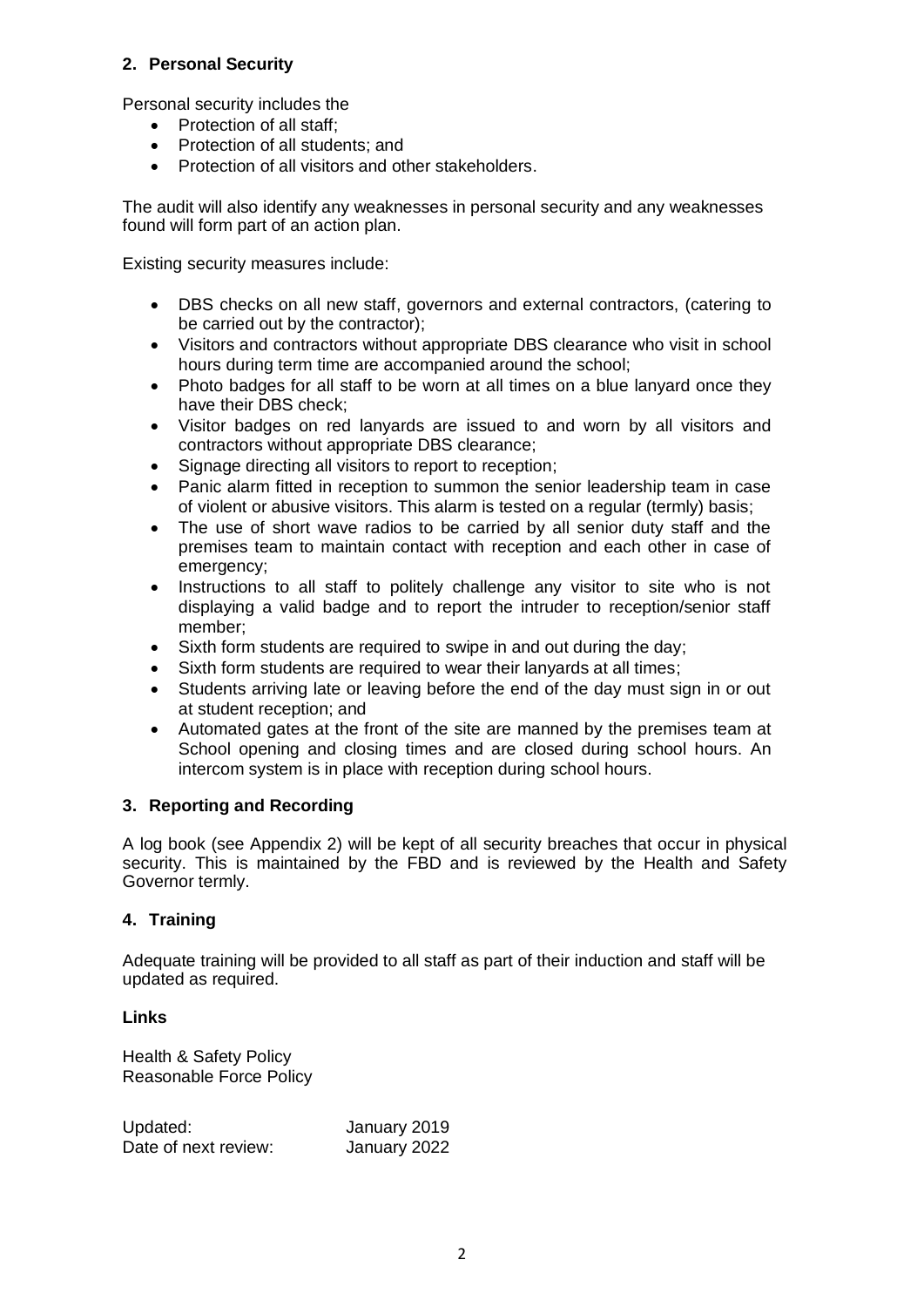# Appendix 1

# Security Assessment Audit

Date **Late** Completed by

| Area                      | Potential<br>risks                                                       | Security in place                                                                                                         | <b>Tick</b> | <b>Action required</b> | By when | Completed<br>by | Cost |
|---------------------------|--------------------------------------------------------------------------|---------------------------------------------------------------------------------------------------------------------------|-------------|------------------------|---------|-----------------|------|
| <b>Offices</b>            | Entrances<br><b>Windows</b><br>Equipment<br>Money<br>security            | Signing in<br>Alarm system<br>Door entry<br>keypad<br>Locked<br>Marked<br>Fixed/locked<br>Safe Use<br>Regularly<br>banked |             |                        |         |                 |      |
| Classrooms                | <b>Doors</b><br>Windows<br>Furniture<br>Equipment<br>Security            | Lockable<br>Lockable<br>Safety glass/film<br>Inventory<br>Secured<br>Marked<br>CCTV                                       |             |                        |         |                 |      |
| Laboratories<br>Prep room | Doors<br>Windows<br>Chemical<br>storage<br>Equipment<br><b>Materials</b> | Lockable<br>Lockable<br>Safety glass/film<br>Stored as per<br>instructions<br>Secured<br>Marked<br>Locked away            |             |                        |         |                 |      |
| Gym/ Sports<br>hall       | <b>Doors</b><br>Windows<br>Equipment                                     | Lockable<br>Lockable<br>Secured/ locked<br>away                                                                           |             |                        |         |                 |      |
| Workshops                 | <b>Doors</b><br>Windows<br>Equipment                                     | Lockable<br>Lockable Safety<br>glass/film<br>Secured<br>Marked<br>Locked away                                             |             |                        |         |                 |      |
| Computers                 | Damage<br>Misuse<br>Theft                                                | Supervised use<br>Restrictions<br>Inventory<br>Laptops security<br>marked                                                 |             |                        |         |                 |      |
| Fences/<br>Gates          | Intruders<br>Students<br>Abscondin<br>g                                  | CCTV<br>Signage<br>Lighting<br>Gates locked<br>during day                                                                 |             |                        |         |                 |      |
| Cash<br>security          | Theft                                                                    | Safe<br>Checking system<br>Safe                                                                                           |             |                        |         |                 |      |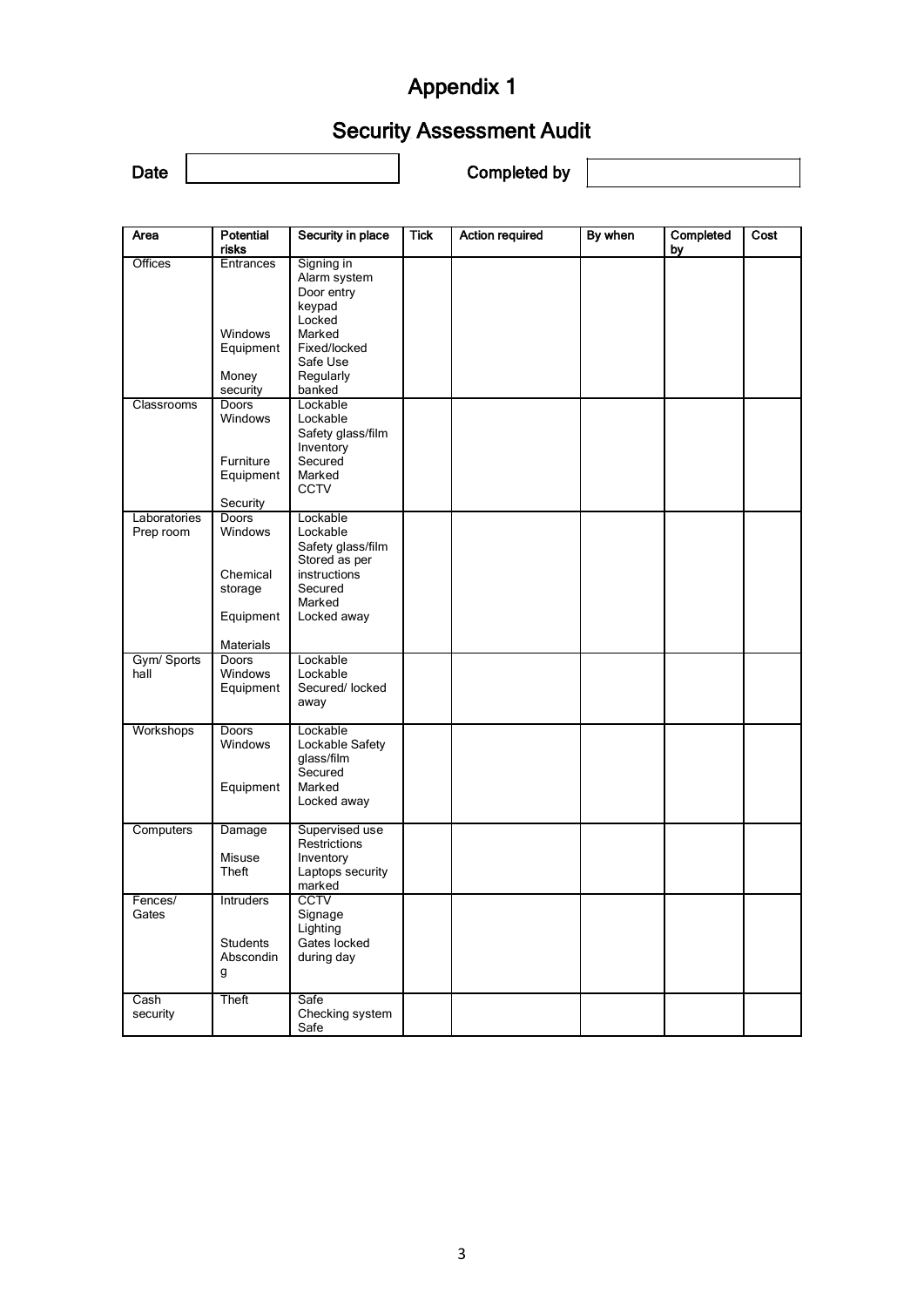| Area         | Potential<br>risks    | Security in place                                                                   | <b>Tick</b> | <b>Action required</b> | By when | Completed<br><u>by</u> | Cost |
|--------------|-----------------------|-------------------------------------------------------------------------------------|-------------|------------------------|---------|------------------------|------|
|              | Loss                  |                                                                                     |             |                        |         |                        |      |
| Car park     | Theft<br>Damage       | <b>CCTV</b><br>Lighting<br>Parking permits                                          |             |                        |         |                        |      |
|              |                       | <b>Break</b><br>supervision                                                         |             |                        |         |                        |      |
| Bicycle shed | Theft                 | <b>CCTV</b><br>Lighting                                                             |             |                        |         |                        |      |
|              | Damage                | Locked during<br>school day<br>Supervision                                          |             |                        |         |                        |      |
| Playground   | Intruders<br>Violence | Supervision<br>CCTV<br>Radio<br>communication<br>Lighting<br><b>Bullying policy</b> |             |                        |         |                        |      |
| Roof Area    | <b>Intruders</b>      | No access                                                                           |             |                        |         |                        |      |
|              |                       |                                                                                     |             |                        |         |                        |      |
| School       | Crowds                | Supervision<br><b>CCTV</b><br>Automated and                                         |             |                        |         |                        |      |
| Gates        | Intruders             | buzzer                                                                              |             |                        |         |                        |      |
| Lone         | <b>Intruders</b>      | Out of hours                                                                        |             |                        |         |                        |      |
| working      | Violence              | signing in                                                                          |             |                        |         |                        |      |
|              | <b>Illness</b>        | School mobile                                                                       |             |                        |         |                        |      |
|              |                       | phone available                                                                     |             |                        |         |                        |      |
|              |                       | for duty premises                                                                   |             |                        |         |                        |      |
|              |                       | team member                                                                         |             |                        |         |                        |      |
| General      | Intruders             | CCTV                                                                                |             |                        |         |                        |      |
|              |                       | Security badges                                                                     |             |                        |         |                        |      |
|              |                       | Keypad entry                                                                        |             |                        |         |                        |      |
|              |                       | All staff have                                                                      |             |                        |         |                        |      |
|              | Theft                 | keys to own                                                                         |             |                        |         |                        |      |
|              |                       | classrooms &                                                                        |             |                        |         |                        |      |
|              |                       | offices                                                                             |             |                        |         |                        |      |
|              |                       | All staff to have                                                                   |             |                        |         |                        |      |
|              | Personal              |                                                                                     |             |                        |         |                        |      |
|              |                       | access to                                                                           |             |                        |         |                        |      |
|              |                       | personal lockers                                                                    |             |                        |         |                        |      |
|              |                       | or secure                                                                           |             |                        |         |                        |      |
|              |                       | storage                                                                             |             |                        |         |                        |      |
|              |                       |                                                                                     |             |                        |         |                        |      |